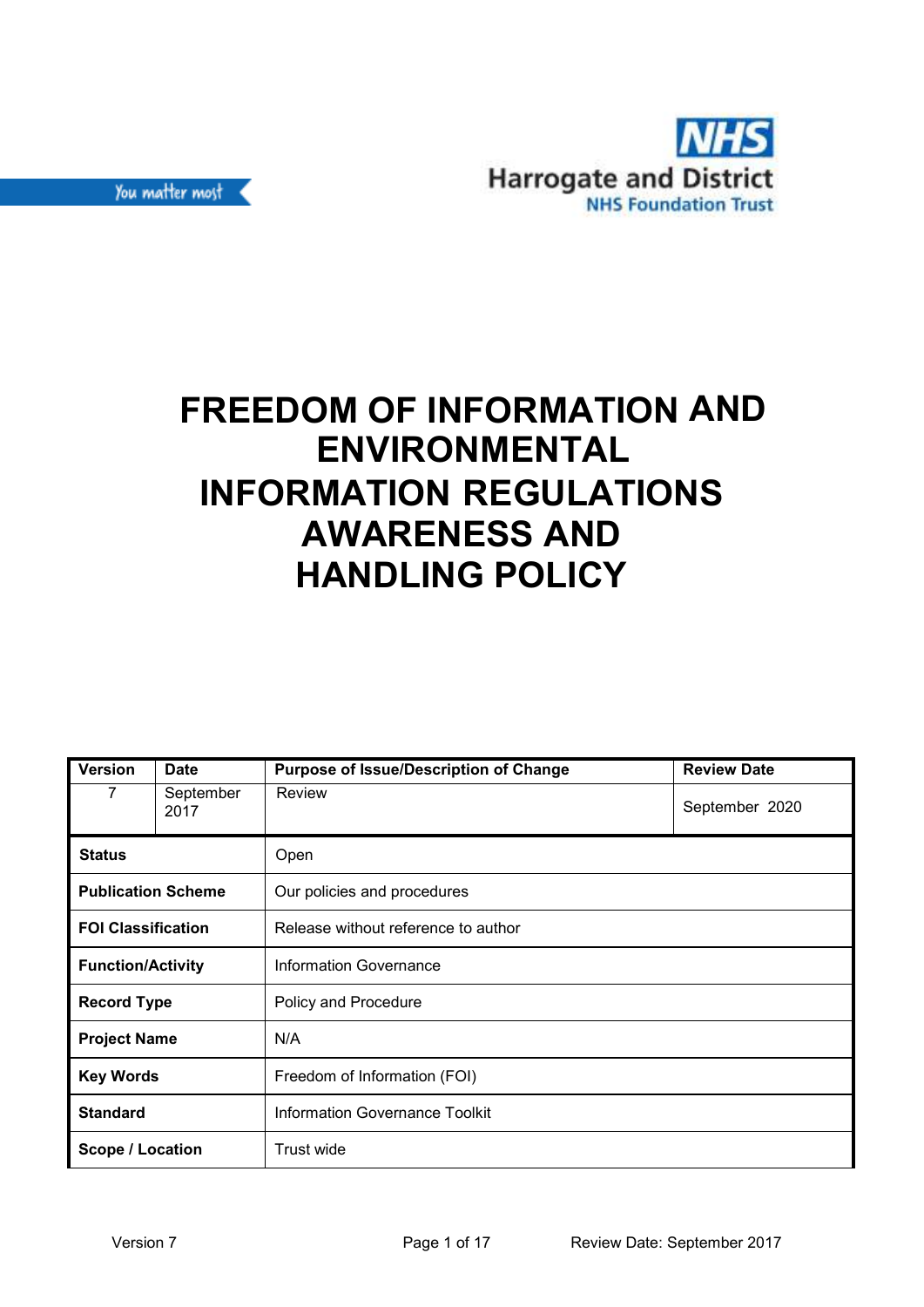| I Author                             | Company Secretary                              | <b>Date</b>       |
|--------------------------------------|------------------------------------------------|-------------------|
| Approval and/or<br>ratification body | Data and Information Governance Steering Group | 29 September 2017 |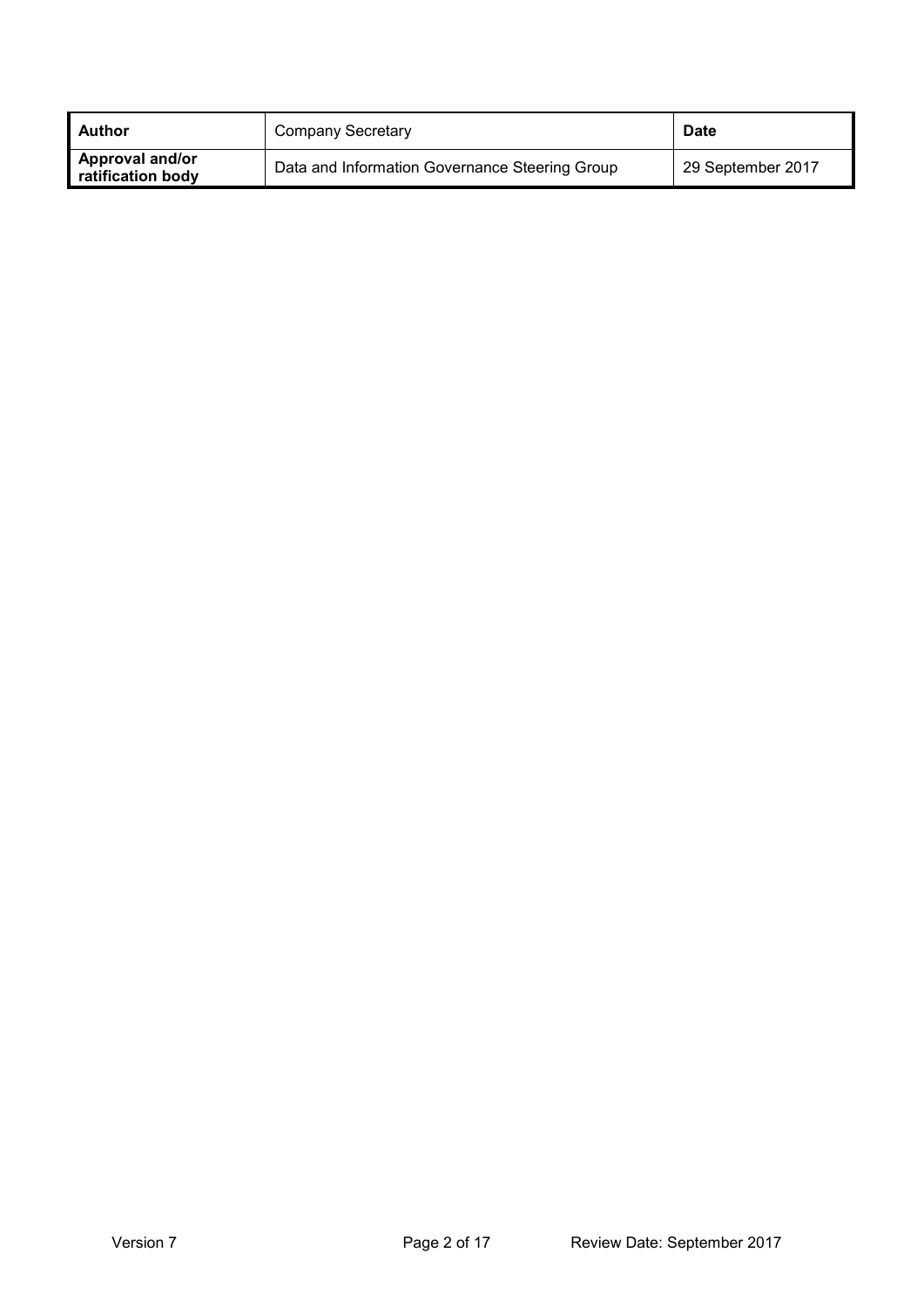## **CONTENTS**

| 1.           |      |                                                         |  |  |
|--------------|------|---------------------------------------------------------|--|--|
|              | 1.1. |                                                         |  |  |
|              | 1.2. |                                                         |  |  |
|              | 1.3. |                                                         |  |  |
| 2.           |      |                                                         |  |  |
|              | 2.1. |                                                         |  |  |
|              | 2.2. |                                                         |  |  |
|              | 2.3. |                                                         |  |  |
|              | 2.4. |                                                         |  |  |
|              | 2.5. |                                                         |  |  |
|              | 2.6. |                                                         |  |  |
|              | 2.7. |                                                         |  |  |
|              | 2.8. |                                                         |  |  |
|              | 2.9. |                                                         |  |  |
| 3.           |      |                                                         |  |  |
|              | 3.1. |                                                         |  |  |
|              | 3.2. |                                                         |  |  |
|              | 3.3. | Executive Assistant to Chairman and Chief Executive  12 |  |  |
|              | 3.4. |                                                         |  |  |
| $\mathbf{4}$ |      |                                                         |  |  |
| 5.           |      |                                                         |  |  |
| 6.           |      |                                                         |  |  |
| 7.           |      |                                                         |  |  |
| 8.           |      |                                                         |  |  |
|              | 8.1. |                                                         |  |  |
|              | 8.2. |                                                         |  |  |
|              | 8.3. |                                                         |  |  |
|              | 8.4. |                                                         |  |  |
|              | 8.5. |                                                         |  |  |
| 9.           |      |                                                         |  |  |
| 10.          |      |                                                         |  |  |
| 11.          |      |                                                         |  |  |
| 12.          |      |                                                         |  |  |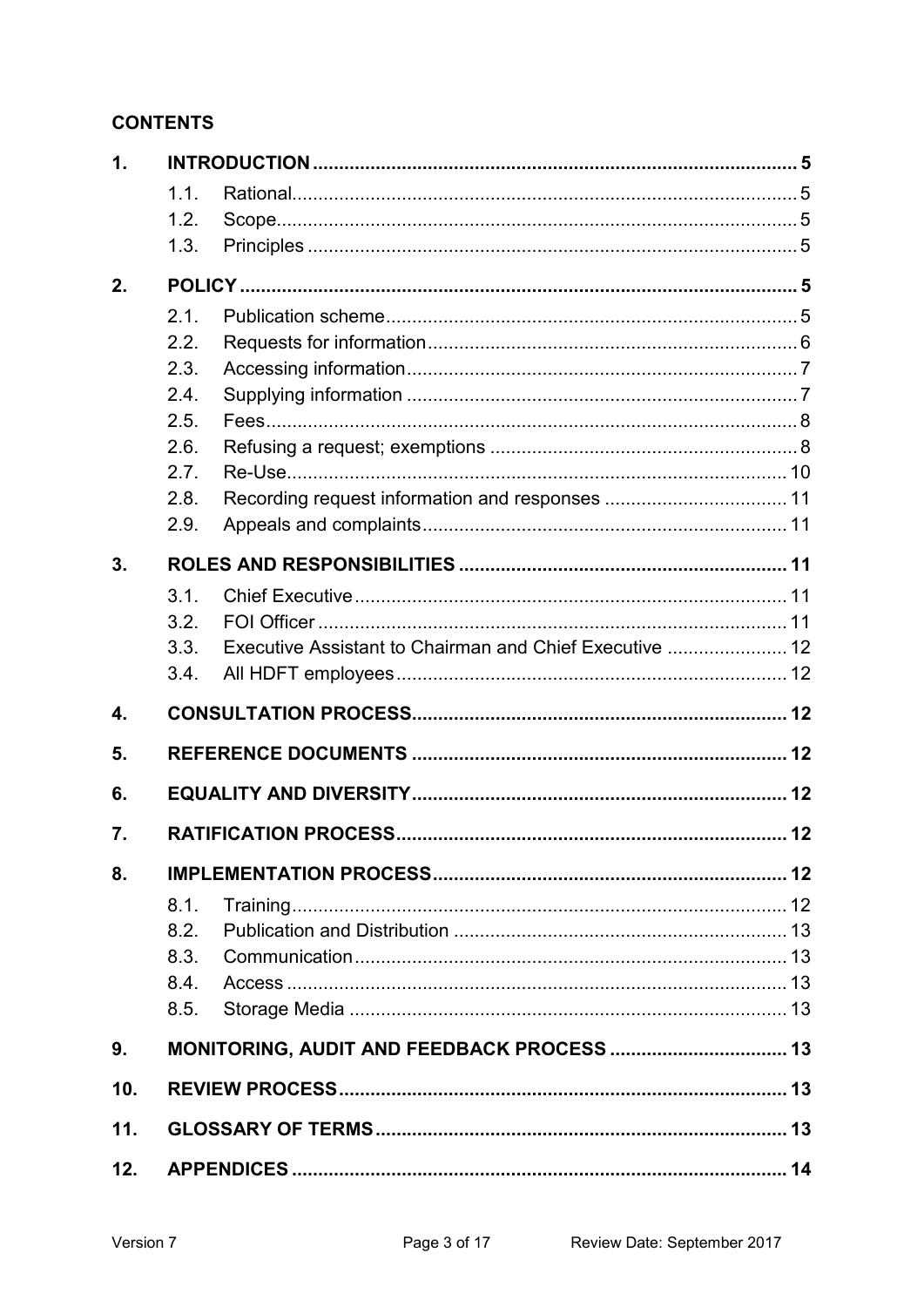| 12.4. Appendix 4: Freedom of Information and Environmental Information |  |
|------------------------------------------------------------------------|--|
|                                                                        |  |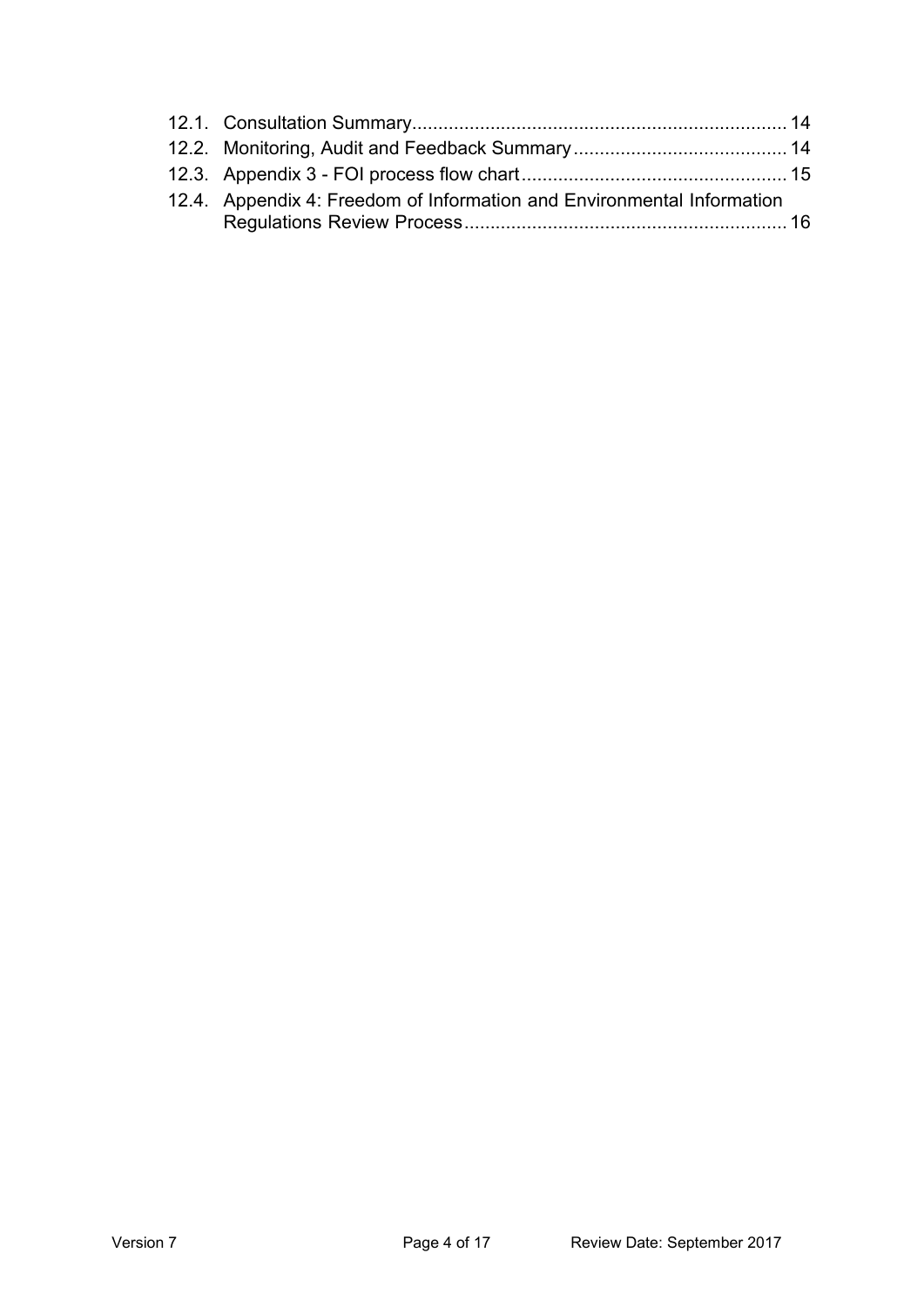## **1. INTRODUCTION**

#### **1.1. Rational**

Harrogate and District NHS Foundation Trust (hitherto referred to as 'HDFT 'or 'the Trust') recognises the importance of the Freedom of Information (FOI) Act 2000 and the Environmental Information Regulations (EIR).

The Freedom of Information Act came into force on 1 January 2005 and deals with access to official information. The Act provides individuals or organisations with the right to request information held by a public authority which they can do in writing.

The legislation is governed by the Information Commissioner's Office (ICO) via www.ico.gov.uk.

Certain categories of public information are covered by the Environmental Information Regulations (2004). The Regulations cover information related to the environment such as emissions, land use, pollution, waste disposal etc. The regulations are similar to FOI but there is an even greater presumption of disclosure, exceptions are fewer and requests can be made verbally.

This policy outlines the Trust's commitment to providing information requested under the FOI Act and the EIR, provision of the statutory publication scheme and ensuring information requests can be fulfilled in a structured and timely manner. This latter point is particularly relevant with consideration to the 20 working day legal limit for responding to requests for information.

#### **1.2. Scope**

The scope of this policy relates to all activity to both maintain the Trust's approved FOI publication scheme as well as the process to respond to, and manage requests for information under the Act.

## **1.3. Principles**

The Trust will establish and maintain policies to ensure compliance with the Freedom of Information Act. At all times, Trust staff will be required to respond to requests for information with due attention to the legal requirements of the Act and assist the FOI Officer with diligence at all times.

## **2. POLICY**

## **2.1. Publication scheme**

A publication scheme is a public commitment to make certain information routinely available. The publication scheme sets out categories of information that the Trust undertakes to publish, it is based on the ICO's NHS Model Publication Scheme. Classes of information should not be added or removed without the approval of the Information Commissioner. The current classes of information are:

- Who we are and what we do;
- What we spend and how we spend it;
- What are our priorities and how are we doing;
- How we make decisions;
- Our policies and procedures;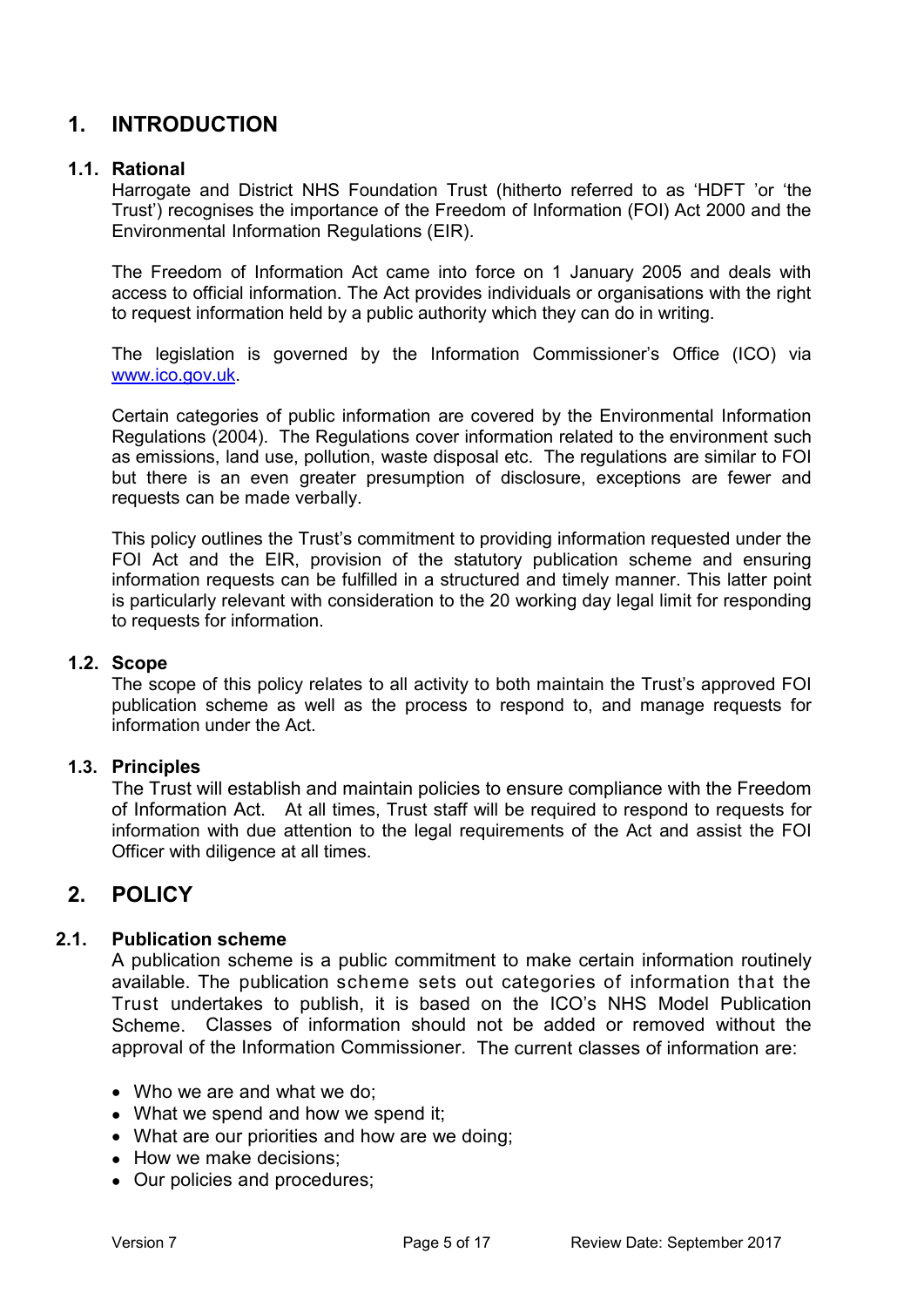- Lists and registers; and,
- The services we offer

The publication scheme can be accessed via the HDFT website at www.hdft.nhs.uk and using the links to the FOI section.

The Scheme as a whole will be reviewed annually by the FOI Officer, and the information contained within a scheme will be reviewed regularly to ensure it is accurate and up to date.

Documents available through the publication scheme are final, approved versions only. It is Trust policy not to include draft documents in the publication scheme although these may be releasable under FOIA or EIR.

#### **2.2. Requests for information**

Requests for information not routinely provided via the publication scheme can be received by the Trust in writing (by letter or email) to the FOI Officer. A designated FOI email address has been established for this purpose; foi@hdft.nhs.uk. Requests for information under EIR can be made verbally.

In accordance with the FOI Act and the EIR the Trust will provide advice and assistance to applicants and would‐be applicants. This may include giving guidance about how to access the information through other routes.

Requests for personal information are not covered by the FOI Act and at such a time requests of this nature are received they will be forwarded to the Trust's Data Protection Officer.

Requests under FOI or EIR must be acknowledged by the third working day following the date of receipt of the request and responded to by the twentieth working day following receipt of the request.

All FOIs and EIRs received by HDFT will be logged on the Trust's FOI register as detailed in section 2.8.

If the FOI or EIR request is from an MP / Councillor / media organisation, the FOI team will alert the Trust's communications team.

If requests for information under the FOI Act are received by any other colleague in the Trust, other than the FOI Officer, these should be forwarded to the FOI team immediately (via foi@hdft.nhs.uk). Responses to FOI requests will only be made by the FOI Officer.

On receipt of a request the Trust may need to clarify certain elements of the request and at such a time, in accordance with the terms of the Act, the 20 working day limit will start once the clarification has been received.

If the request includes information which relates directly to another organisation the FOI team will inform an appropriate manager at that organisation as soon as possible.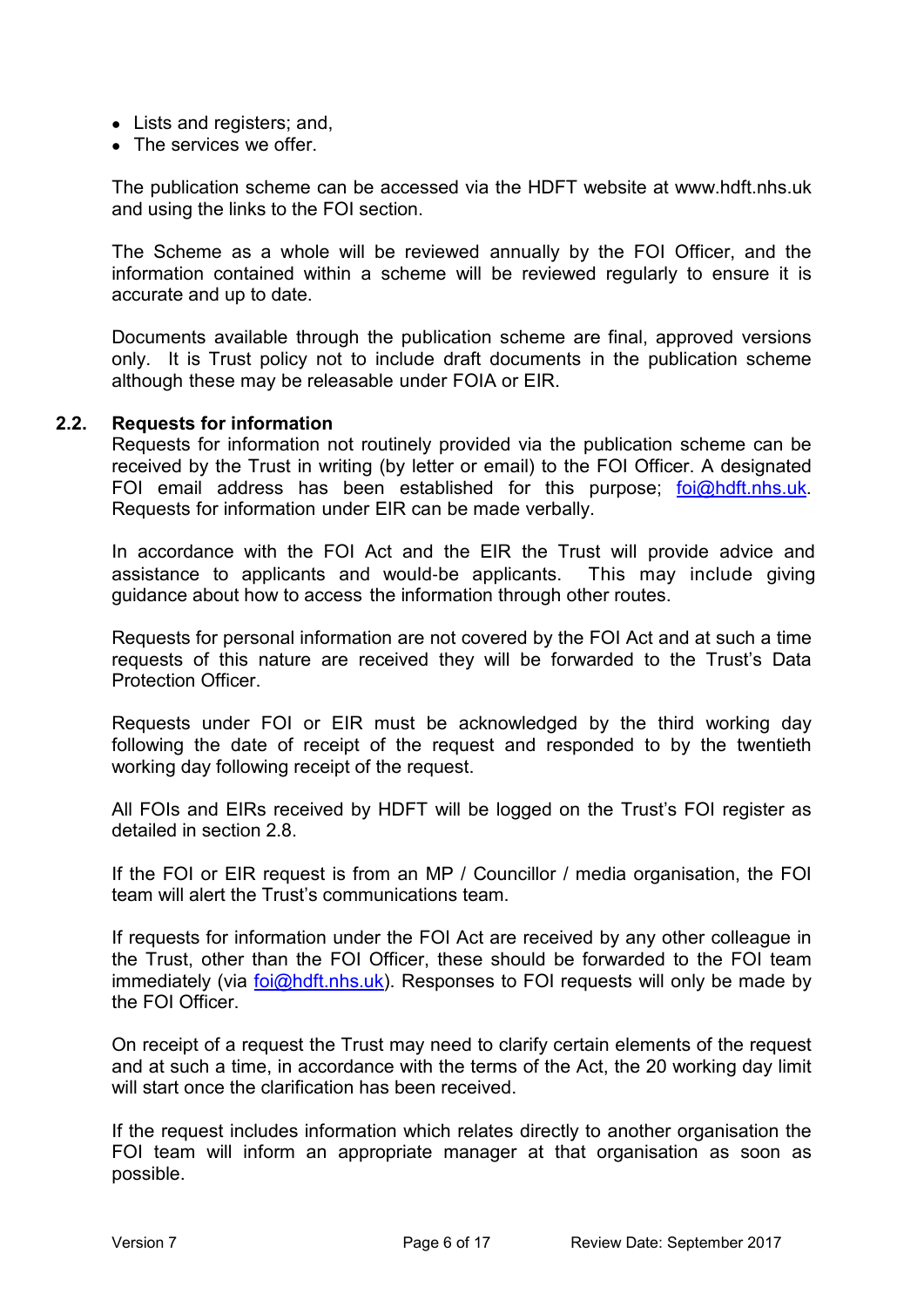'Round Robin' requests for information will be identified through collaboration with FOI Officers and Information Governance Teams at other Trusts and CCGs.

'Freedom of Information Requests' will be a monthly agenda item at Executive Director Team meetings. At this meeting, the FOI Officer will highlight any requests of which they feel Directors need to be made aware.

Further information about the process for handling FOI requests can be found in appendix 3.

#### **2.3. Accessing information**

The Executive Assistant to Chairman and Chief Executive will liaise with team managers to obtain the information that the applicant has requested. Staff will be given 15 working days to deal with this request. Any problems should be immediately brought to the attention of the FOI team. .

FOI legislation requires a public authority to provide information in the manner requested if this is reasonably practicable. This will include the following scenarios:

- The Trust presents information it holds in the form of a list or schedule.
- Compiling an answer to a request involves simple manipulation of information already held in Trust files.
- The Trust extracts information from an electronic database by searching it in the form of a query.

The Trust does not have to create new information to respond to requests. If extracting the information relevant to the request requires a high level of skill and judgement, this would amount to creating new information not already held.

## **2.4. Supplying information**

If no exemptions apply and there are no fees or charges to be levied a draft response letter will be prepared by the Executive Assistant to Chairman and Chief Executive for verification by the FOI Officer. Responses will be shared with the c ommunications team if the FOI is from an MP, Councillor or a media organisation.

As advised by the ICO, HDFT has adopted a standardised approach to the supply of information / issuing responses via the use of a letter template for use in either word or email format. These are held by the FOI team on the Trust's IT system.

Information must generally be provided in the format outlined by the applicant e.g. by email or hard copy, unless a fee is applicable for the copying and provision of the information (see section 2.5 Fees below).

Any information supplied under FOI/EIR continues to be protected by the Copyright, Designs and Patents Act 1988. A copy of the below wording must be included whenever information is released under FOI/FIR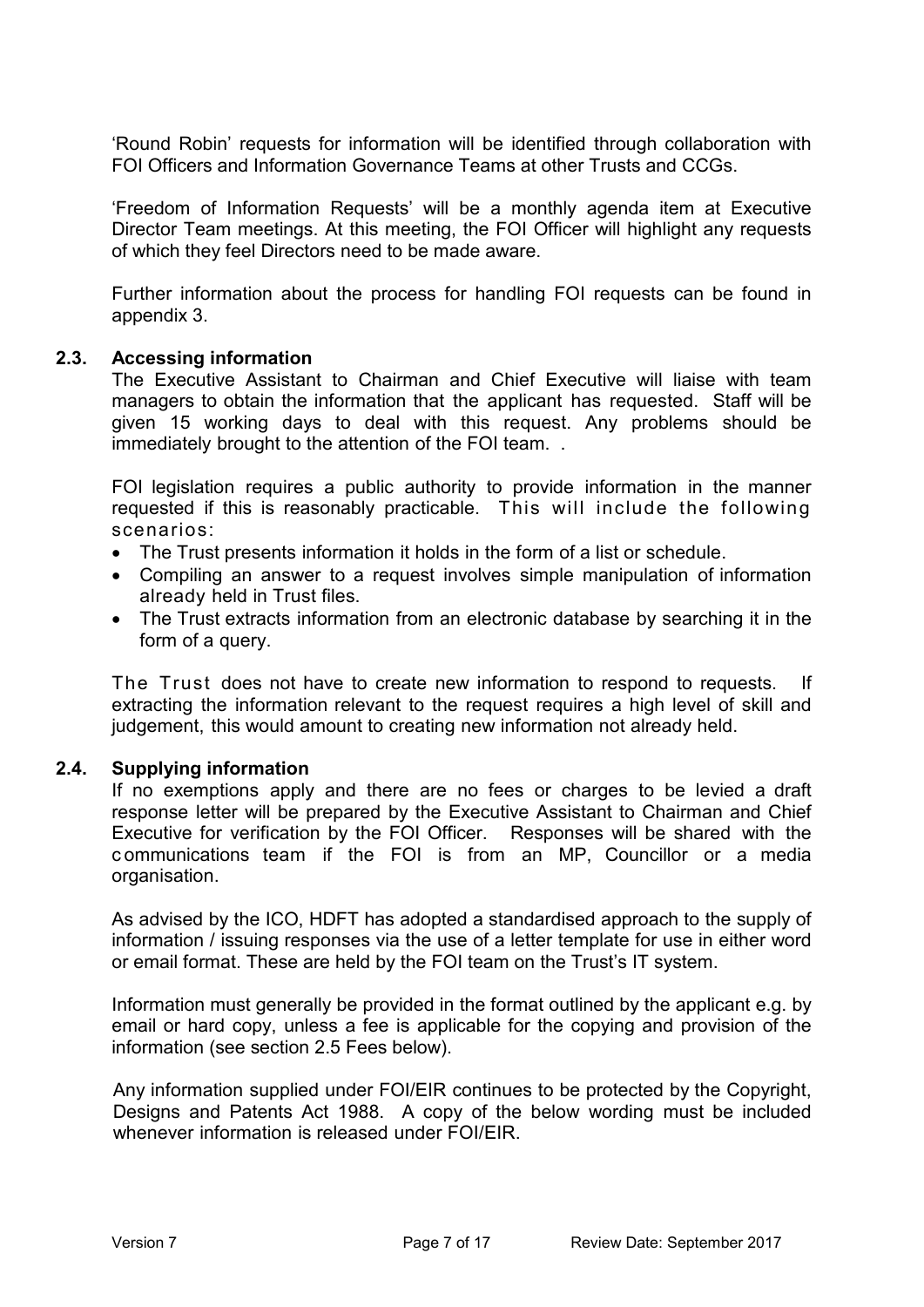"*The information supplied to you continues to be protected by the Copyright, Designs and Patents Act 1988. You are free to use it for your own purposes, including any non*‐*commercial research you are doing and for the purposes of news reporting. Any other reuse, for example commercial publication, would require the permission of the copyright holder. Most documents supplied by HDFT will have been produced by government officials and will be Crown Copyright. You can find details on the arrangements for re*‐*using Crown Copyright on HMS Online at: http://www.hmso.gov.uk/copyright/licences/click*‐*use*‐*home.htm.* 

*Information you receive which is not subject to Crown Copyright continues to be protected by the copyright of the person, or organisation, from which the information originated. You must ensure that you gain their permission before reproducing any third party (non Crown Copyright) information*."

## **2.5. Fees**

A public authority to whom a request for information is made may notify the applicant requesting the information that a fee is applicable (this is referred to in the Act as a "fees notice") to comply with the request.

Where a fees notice has been given to the applicant, the public authority is not obliged to comply with a request unless the fee is paid within the period of three months beginning with the day on which the fees notice is given to the applicant.

Fees must be determined by the Trust in accordance with regulations outlined in the Act.

## **2.6. Refusing a request; exemptions**

A request for information may be refused if:

- the information is exempt under the FOI Act or EIR;
- the cost of compliance exceeds the appropriate limit under FOI or the request is manifestly unreasonable under EIR; or
- the request can be demonstrated to be vexatious or repeated under the FOI Act or EIR.

Certain information is exempt from disclosure under the Act under the following areas:

- Commercial Interest (Section 43)
- Communications with Her Majesty and the Awarding of Honours (Section
- 37)
- Defence (Section 26)
- Economy (Section 29)
- Effective Conduct of Public Affairs (Section 36)
- Health and Safety (Section 38)
- Information contained in Court Records (Section 32)
- Information intended for Future Publication (Section 22)
- Information provided in Confidence (Section 41)
- Information reasonably accessible to the Applicant by other Means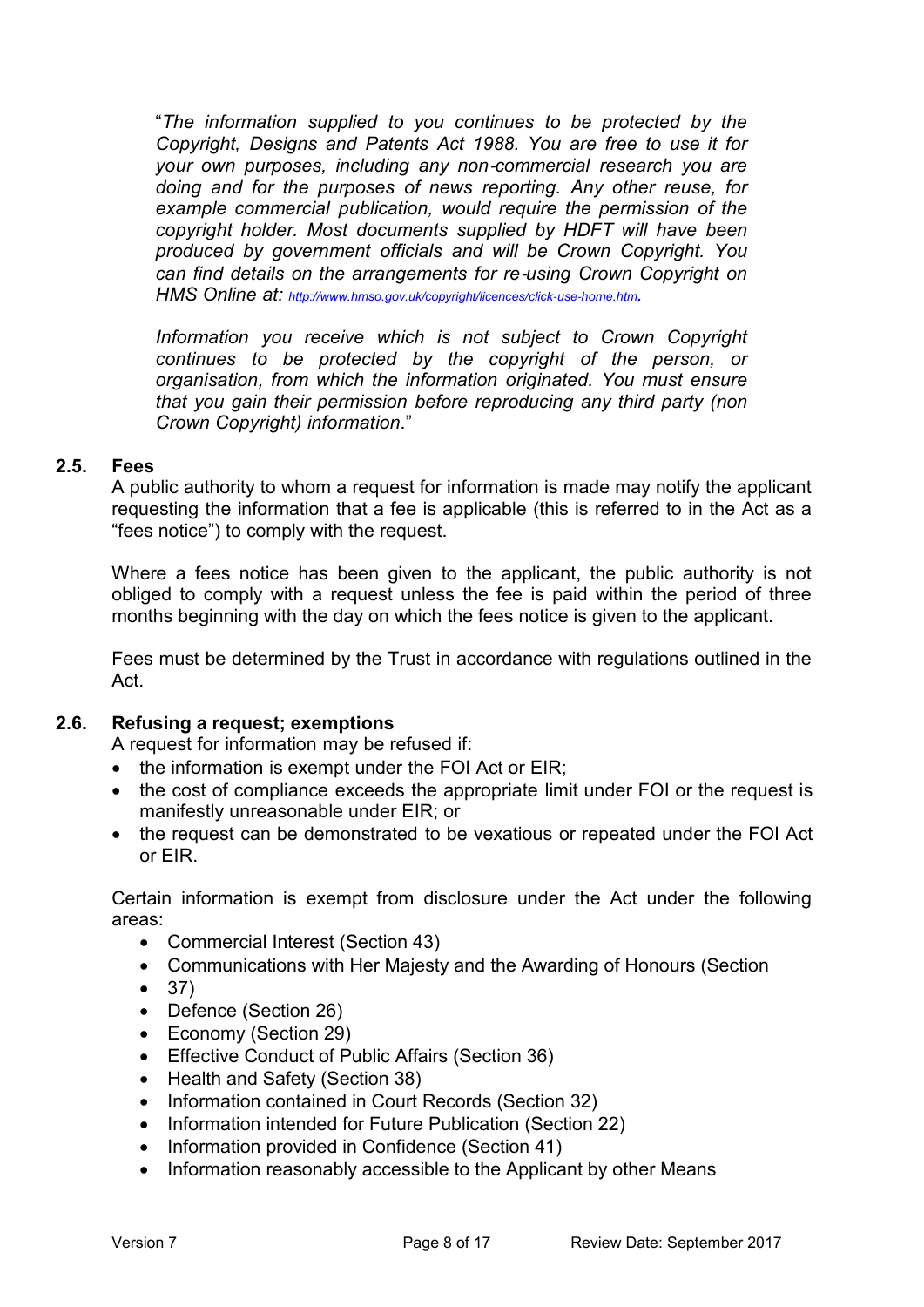- (Section 21)
- International Relations (Section 27)
- Investigations (Section 30)
- Law Enforcement (Section 31)
- Legal Professional Privilege (Section 42)
- Parliamentary Privilege (Section 34)
- Personal Information (Section 40)
- Policy Formulation, Ministerial Communications, Law Officers' Advice and the Operation of Ministerial Private Office (Section 35)
- Prohibitions on Disclosure (Section 44
- Public Audit (Section 33)
- Relations within the UK (Section 28)

Full details of all exemptions are included in the Act itself, in addition, the ICO website (www.ico.org.uk) provides detailed guidance on exemptions under the Act and provides relevant guidance to Trusts in how to respond in such cases.

The Act specifies a number of different exemptions and when they can be applied. There are two types of exemption: absolute and qualified:

- An absolute exemption means that the Trust is exempt from the need to confirm or deny. This means that the Trust does not have to admit or deny holding the information.
- A qualified exemption means that the Trust has to consider the public interest before making the decision. The Trust will endeavour to use these exemptions appropriately and sparingly.

Any decision to use the exemptions will be taken by the FOI Officer following advice and consultation with senior colleagues as appropriate.

The public interest must be considered in every case where a qualified exemption applies. The Information Commissioner states that "In effect something in the public interest is something which serves the interests of the public. When applying the test, the public authority is simply deciding whether in any particular case it serves the interests of the public better to withhold or to disclose information." The public interest will vary with each request and the exemption being considered. It may often include ensuring honesty, accountability, transparent decision making and the absence of bias. The Trust will consider the public interest on a case by case basis. It will seek advice from relevant professionals as necessary (this may include colleagues and legal advice). The public interest does not include protecting an authority or individual from embarrassment.

The applicant will be informed in writing of the decision within 20 working days of the request and will be told the following:

- the exemption/exception(s) that has been applied;
- the justification for the use of the exemption/exception/s and the application of any public interest test;
- details of the Trust's complaint procedure if they are not satisfied with the outcome; and,
- details of the right to appeal to the Information Commissioner.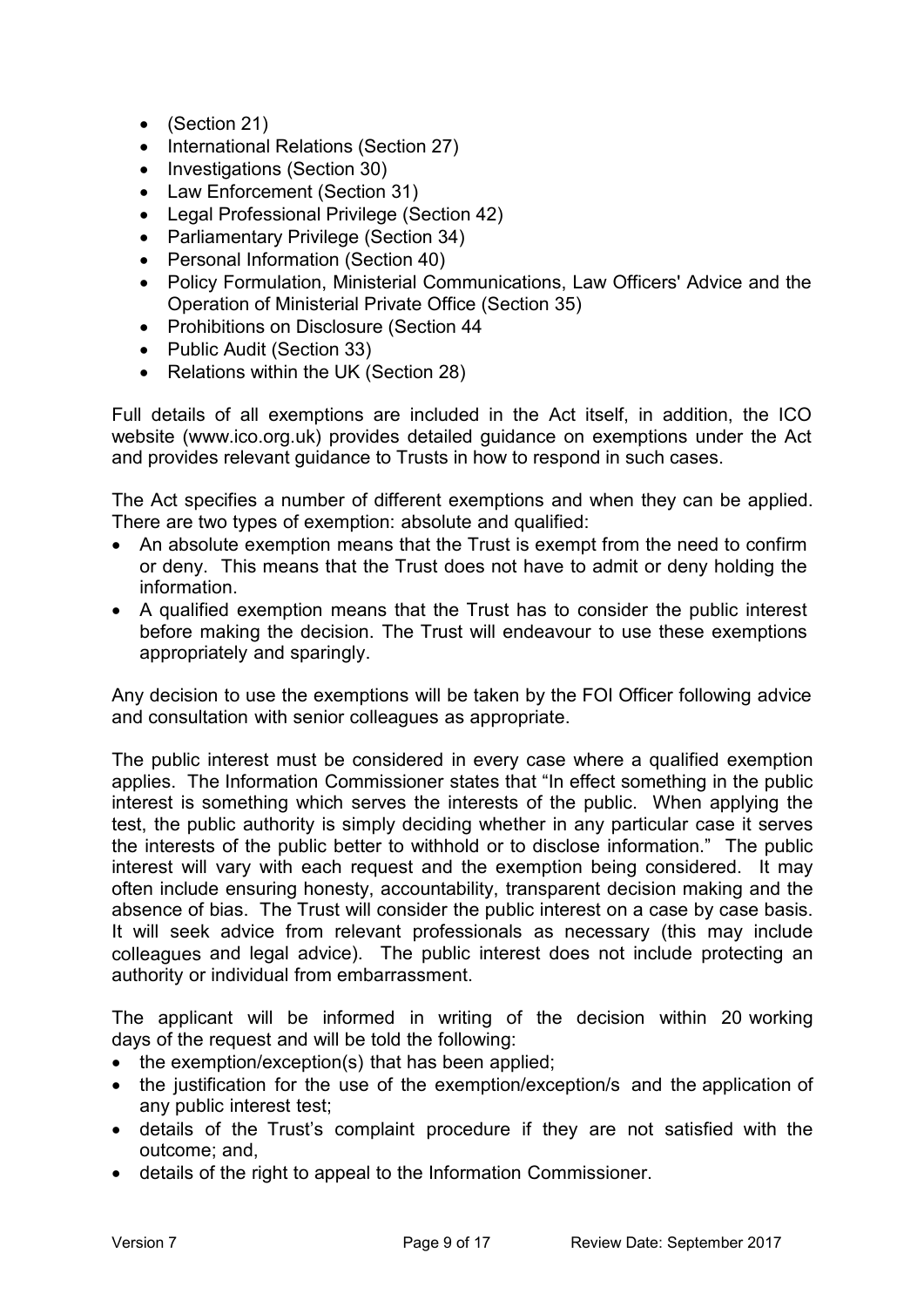If the exemption under FOI is absolute, then the Trust is exempt from the duty to confirm or deny (that is the duty to tell the applicant whether or not the organisation actually holds the information).

In these circumstances, the applicant will be informed within 20 working days of the following:

- the fact that the Trust is exempt from the duty to confirm or deny;
- specify the exemption/exception in question; and,
- state why the exemption/exception applies (unless it would be otherwise apparent).

It is acknowledged that it can take more than 20 working days to reach a decision as to whether all or some of the information can be provided especially in cases where the public interest has to be considered. As a result the Trust will inform the applicant of this delay and give a reasonable estimate of the date by which a decision is expected.

## **2.7. Re-Use**

The Re-Use of Public Sector Information Regulations 2015 gives the public and the private sector the right to re-use public sector information which the Trust produces as part of our Public Task.

The Re-Use of Public Sector Information (RoPSI) regulations govern the re-use of information created and used by Public Authorities in the UK as part of fulfilling their public task. Re-using the information means to use it for a purpose other than the initial public task it was produced for. Access to the corporate information of Public Authorities is provided under Freedom of Information legislation. The RoPSI regulations do not change the provisions for accessing information but provide the public and the private sector with a framework to re-use this information once it has been disclosed.

HDFT's public task is the core roles and functions as defined by legislation and regulations. Information on the public task, such as the services provided and key functions, can be found on the Trust's website. Information which is not within the scope of our public task is not covered by RoPSI regulations.

Applicants who wish to make a request for re-use under the RoPSI regulations should contact the Trust in writing (preferably by email), include their name and address for correspondence, details of the information they wish to re-use, and the purpose of intended use.

Where the Trust permits re-use of information under the Re-Use of Public Sector Information Regulations 2015 it is licensed under the Open Government Licence.

The Trust will, as a matter of routine, not charge for the re-use of information beyond reasonable disbursement costs (printing, postage, etc.) as per the Freedom of Information process.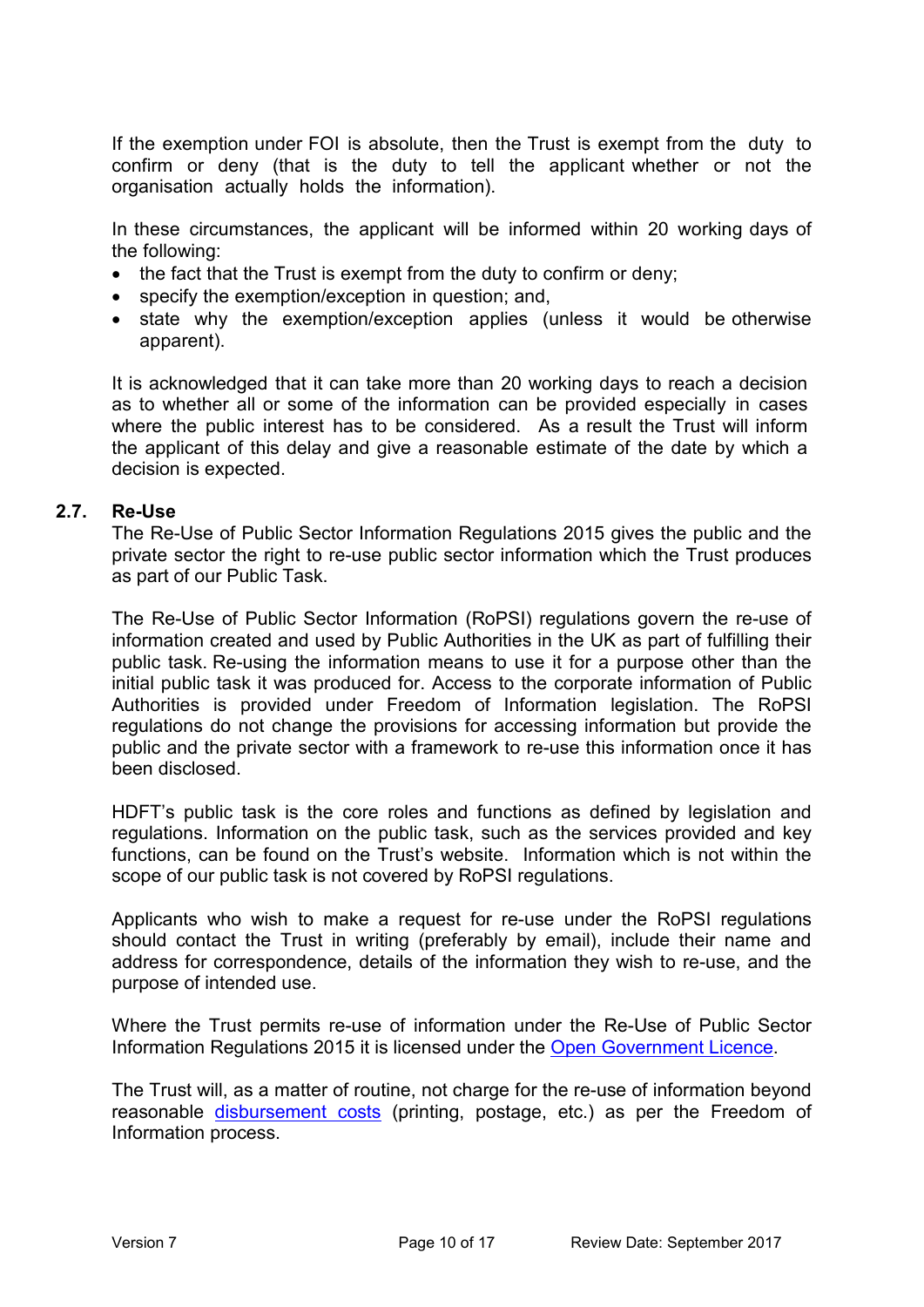If the standard practice of allowing free-of-charge, Open Government Licence governed re-use will not apply to an application for re-use, this will be discussed with and communicated to the applicant as soon as it becomes apparent.

## **2.8. Recording request information and responses**

An ongoing log of requests will be held by the FOI Officer and contain the following information:

- The date the request was received;
- When day one of the 20 working day clock begins and when day 20 will fall;
- Other Trust departments / individuals contacted regarding the request;
- The date the response was made;
- How many days taken to fulfil the request; and
- Details of any exemptions applied.

A report containing this information and analysis of the requests received and responded to will be published on an annual basis by the FOI Officer. The report will be presented at a Board of Directors meeting.

#### **2.9. Appeals and complaints**

On the standard response letter/email, all those who request information will be advised that they can make an appeal or complaint to the Trust in relation to the manner in which their request has been handled.

Initial complaints about the handling of a request for information will go to the Trust who will follow an agreed Review procedure (see appendix D).

Applicants dissatisfied with the response they have received to a request for re-use, or the conditions applied, can make a formal complaint.

Complaints should be in writing, stating the nature of the complaint in detail. Complaints should be submitted within 60 days of the date of the Trust's response to the request

In addition, if they believe the Trust has not dealt with their complaint properly, they can contact the Information Commissioner. They are advised to do this as soon as possible or in any case within two months following the final response of the Trust. This can be done online at www.ico.gov.uk or in writing to FOI/EIR Complaints Resolution, Information Commissioner's Office, Wycliffe House, Water Lane, Wilmslow, Cheshire, SK9 5AF.

## **3. ROLES AND RESPONSIBILITIES**

#### **3.1. Chief Executive**

The Chief Executive is responsible for ensuring the Publication Scheme is in place and that processes are followed to respond to FOI requests as outlined in this policy.

#### **3.2. FOI Officer**

The Freedom of Information Officer is the Company Secretary. The Freedom of Information Officer ensures appropriate responses to all Freedom of Information requests within the allocated timescale, liaising with departments as appropriate. The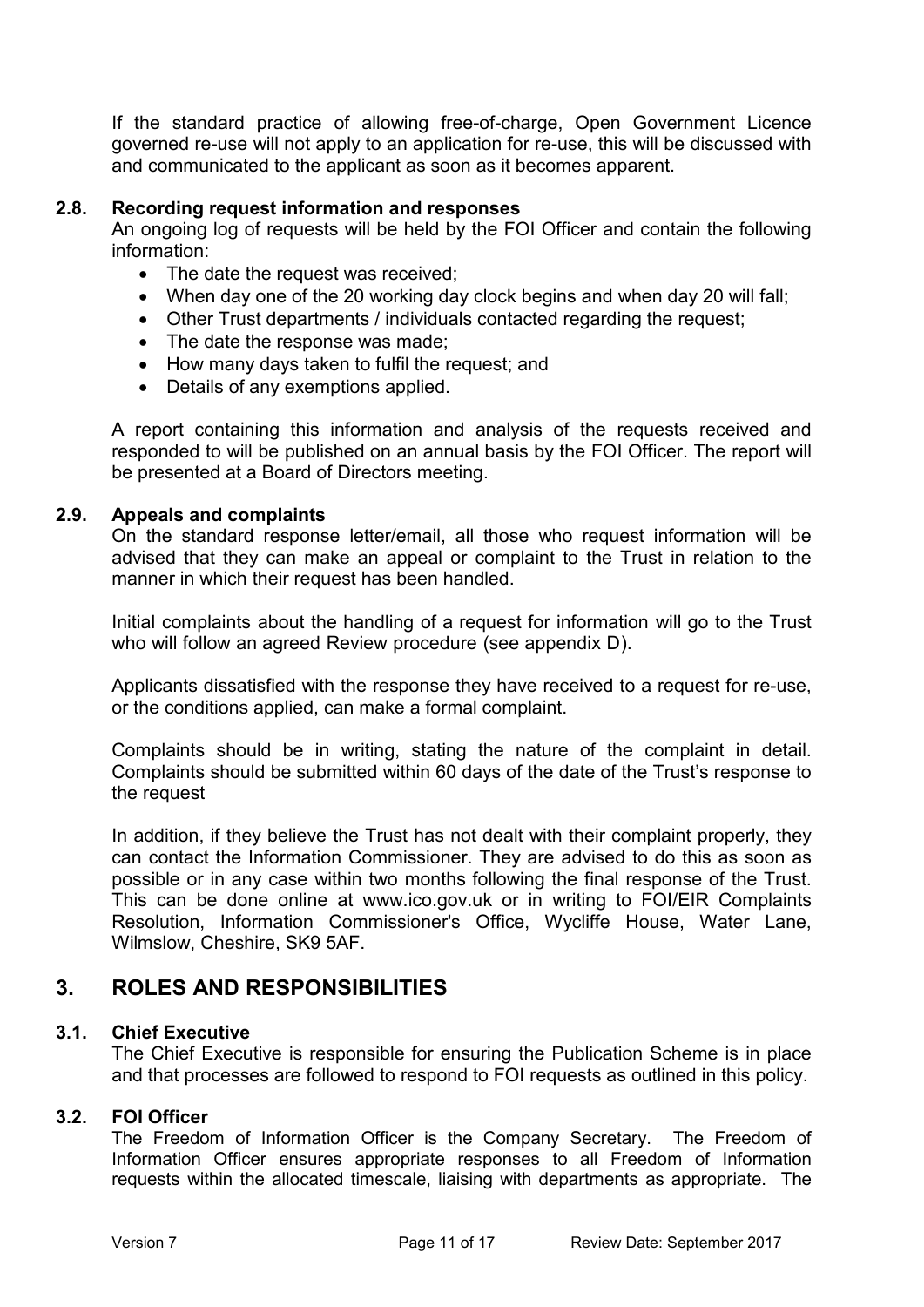Corporate Affairs and Membership Manager will deputize when the Company Secretary is unavailable.

## **3.3. Executive Assistant to Chairman and Chief Executive**

The Executive Assistant to Chairman and Chief Executive has day to day responsibility for processing requests for information under FOIA and EIR.

## **3.4. All HDFT employees**

During the course of preparing a response, the FOI Officer will be required to liaise with colleagues across the Trust to obtain specific information for requests. The FOI officer will provide a full brief to relevant colleagues in terms of the information required and advice and assistance with regard to how the response process will be handled.

It is the responsibility of all Trust staff approached by the FOI Officer to respond in a timely manner with reference to the 20 working day legal limit and full consideration to the nature and content of the request. The importance of responding to FOI's promptly will be clearly communicated

## **4. CONSULTATION PROCESS**

In compiling this policy, consultation was undertaken with key colleagues across the Trust who have knowledge or expertise in the area of the FOI Act or information governance measures, as outlined in appendix 12.1.

## **5. REFERENCE DOCUMENTS**

In compiling this policy full reference has been obtained from the ICO office via the online facility at www.ico.gov.uk including reference to the Act itself via www.opsi.gov.uk

In addition, reference has also been made to the HDFT document library operation policy which outlines how documents placed on the document library should be classified for release under FOI.

## **6. EQUALITY AND DIVERSITY**

This policy adheres to the Equality and Diversity Strategy by reflecting its beliefs and aims in order to ensure that the policy is implemented in a non discriminatory and appropriate way.

## **7. RATIFICATION PROCESS**

The policy will be ratified by the Trust's Information Governance Steering Group.

## **8. IMPLEMENTATION PROCESS**

## **8.1. Training**

Training with regard to the scope and awareness of the Act will be undertaken by the FOI Officer and other staff working on Freedom of Information issues.

Training and awareness of the Act for all HDFT employees is undertaken at the point of induction for newly appointed Trust employees.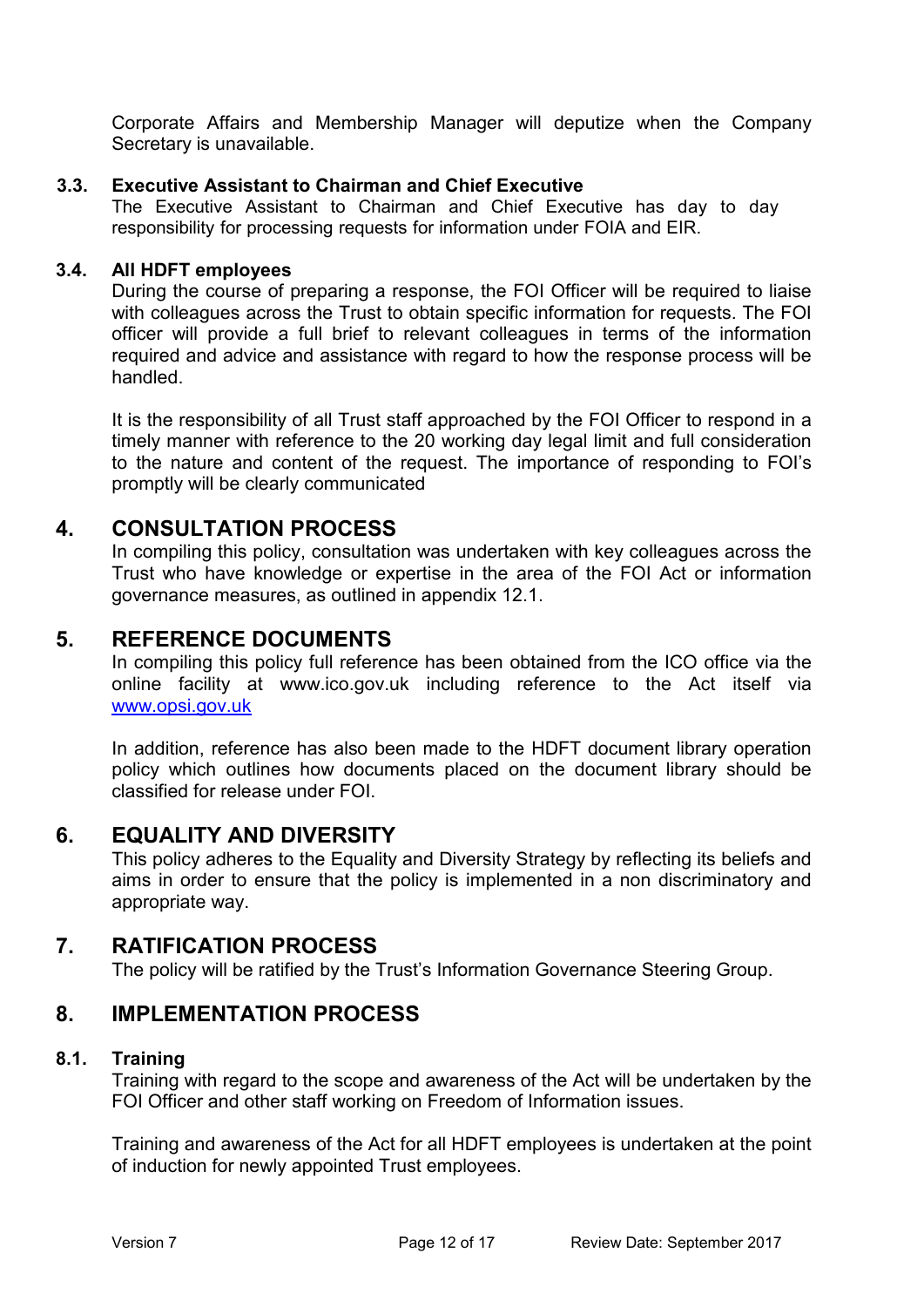The FOI Officer will then be responsible for briefing other colleagues involved in formulating and supply of information for requests as to the nature and requirements of the request in order for the applicant to be provided with the information they require.

#### **8.2. Publication and Distribution**

The policy will be available on the Trust's document management system and a copy will be held by the Trust's FOI Officer.

#### **8.3. Communication**

The topic of the FOI Act will be outlined as part of the Trust's induction process and included in the Trust's Induction Handbook In addition, an information leaflet was provided to all existing staff when the Act came into force to ensure they were aware of the scope of the Act and how the Trust handles requests for information.

Information on handling FOI requests will be circulated to staff annually via Team Brief, Trust News and the Daily Notices email Bulletin.

#### **8.4. Access**

Copies of this document will be available via the intranet. Requests for this policy in an alternative language or format (such as Braille, audiotape, large print etc) will be considered and obtained whenever possible.

#### **8.5. Storage Media**

The current policy will be available on the Trust intranet for read only access. Subsequent versions of the policy will be stored on the document library and previous versions will be archived.

## **9. MONITORING, AUDIT AND FEEDBACK PROCESS**

The monitoring, audit and feedback process is summarised in Appendix 2.

## **10. REVIEW PROCESS**

This policy will be reviewed every three years, or at such a time that the FOI Act itself is revised or updated.

## **11. GLOSSARY OF TERMS**

FOI Act – Freedom of Information Act, the legislation relevant to this policy ICO – Information Commissioner's Officer, the body Responsible for adherence by public bodies to the Act.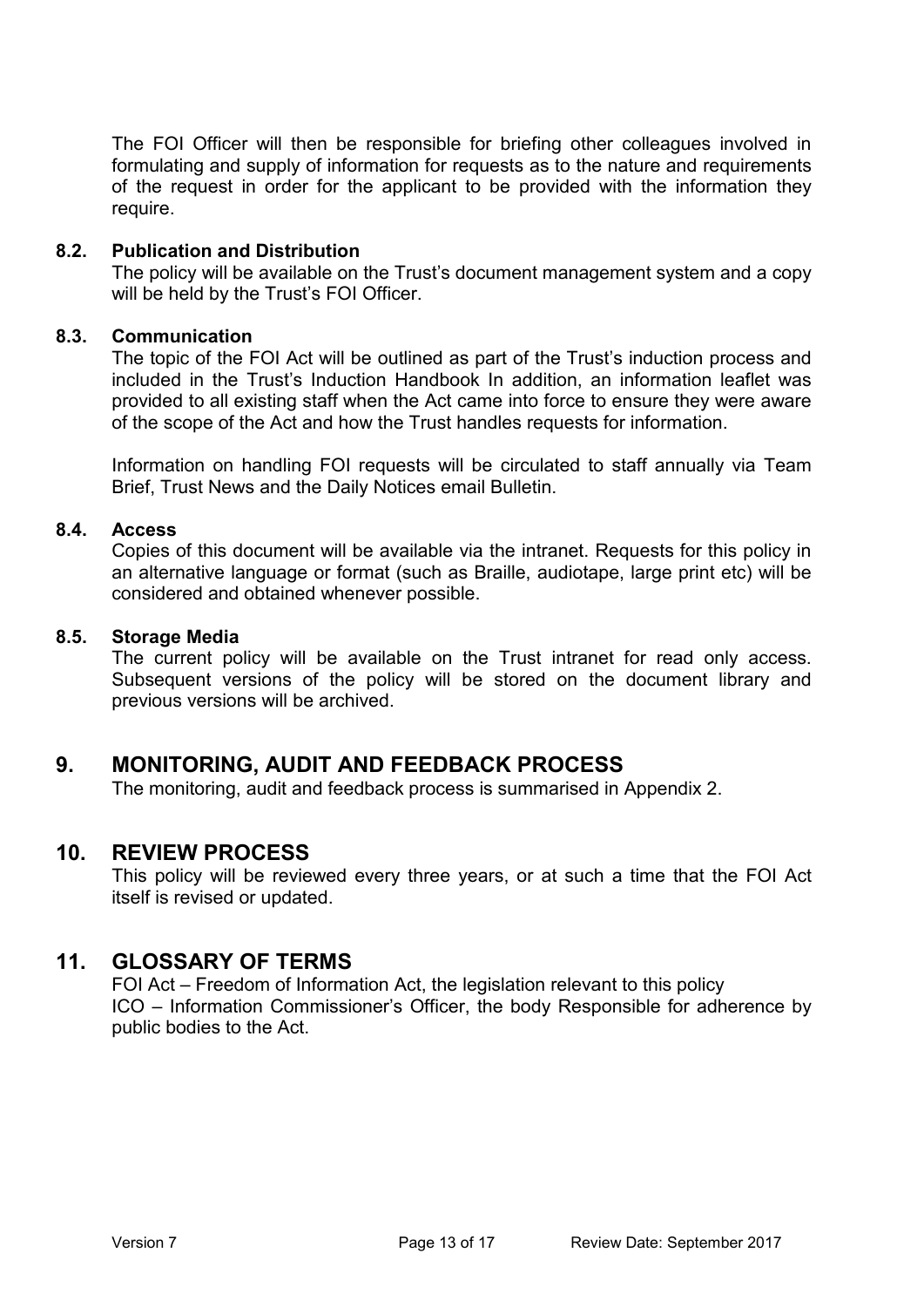# **12. APPENDICES**

## **12.1. Consultation Summary**

| Those listed opposite have<br>been consulted<br>and<br>comments/actions<br>incorporated as required.<br>The author must ensure that<br>relevant individuals/groups have<br>been involved in consultation as<br>required prior to this document<br>being submitted for approval. | <b>List Groups and or Individuals Consulted</b>            |
|---------------------------------------------------------------------------------------------------------------------------------------------------------------------------------------------------------------------------------------------------------------------------------|------------------------------------------------------------|
|                                                                                                                                                                                                                                                                                 | <b>FOI Officer</b>                                         |
|                                                                                                                                                                                                                                                                                 | <b>Executive Assistant to Chairman and Chief Executive</b> |
|                                                                                                                                                                                                                                                                                 | Data and Information Governance Steering Group             |
|                                                                                                                                                                                                                                                                                 | Corporate Affairs and Membership Manager                   |

# **12.2. Monitoring, Audit and Feedback Summary**

| Audit/<br><b>Monitoring</b><br>Criteria e.g.                                  | Audit /<br><b>Monitoring</b><br>questions                                                         | Audit /<br><b>Monitoring</b><br>performed<br>by | Audit /<br><b>Monitoring</b><br>frequency | Audit /<br><b>Monitoring</b><br>reports<br>distributed<br>to | <b>Action plans</b><br>approved<br>and<br>monitored<br>by  |
|-------------------------------------------------------------------------------|---------------------------------------------------------------------------------------------------|-------------------------------------------------|-------------------------------------------|--------------------------------------------------------------|------------------------------------------------------------|
| Systems in<br>place to<br>receive and<br>respond to<br><b>FOI</b><br>requests | Are policies<br>kept up to<br>Date and<br>systems<br>adhered<br>to?                               | <b>FOI Officer</b>                              | Annually                                  | <b>Director</b><br>Team,<br>Information<br>Services.         | Data and<br>Information<br>Governance<br>Steering<br>Group |
| Systems in<br>place to<br>receive and<br>respond to<br><b>FOI</b><br>requests | Are FOI<br>responses<br>provided<br>within the<br>statutory<br>deadline of<br>20 working<br>days? | <b>FOI Officer</b>                              | <b>Bi-Annually</b>                        | <b>Director</b><br>Team,<br>Information<br>Services.         | Data and<br>Information<br>Governance<br>Steering<br>Group |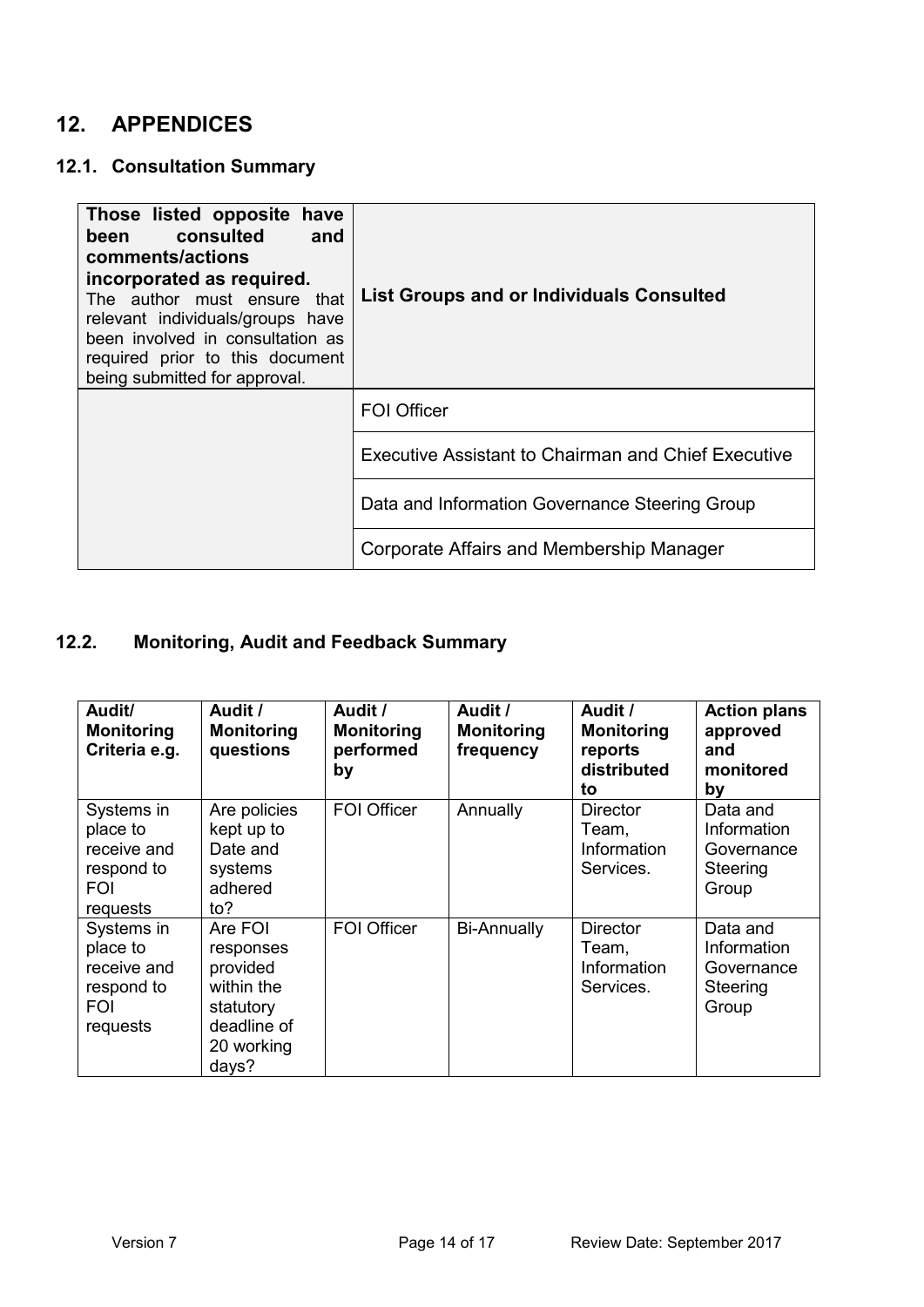

## **12.3. Appendix 3 - FOI process flow chart**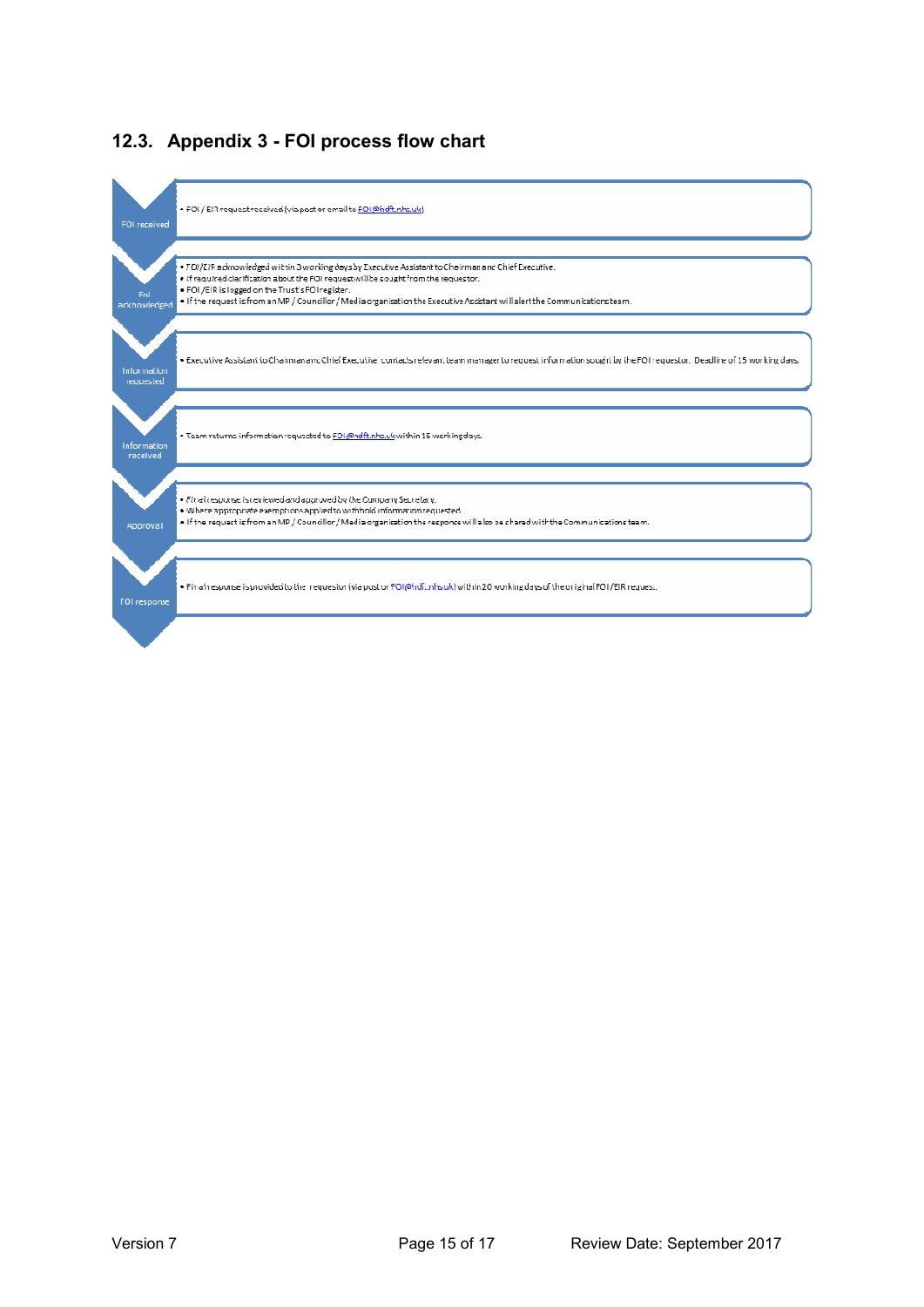## **12.4. Appendix 4: Freedom of Information and Environmental Information Regulations Review Process**

- 1. This procedure will deal with complaints arising from HDFT's obligations under the FOI and EIR in respect of maintenance of the publication scheme, and handling of requests for information.
- 2. The Trust's publication scheme will notify individuals about who they should complain to about the maintenance of the scheme and inform individuals of their right to complain to the Information Commissioner's Office.
- 3. When communicating any decision made in relation to a request, the Trust will notify the applicant of their right of complaint. They should be informed of the Trust's review process for dealing with issues relating the publication scheme or handling of requests. They should also be informed of the right to complain to the Information Commissioner.
- 4. Any written communication (including one transmitted by electronic means) expressing dissatisfaction with a HDFT response to a valid request for information, or operation of the publication scheme will be classed as a complaint.
- 5. Complaints should be handled initially by the FOI Officer.
- 6. FOI/EIR complaints should be addressed to:

FOI Officer Harrogate and District NHS Foundation Trust Trust Headquarters 3<sup>rd</sup> Floor Strayside Wing Harrogate and District NHS Foundation Trust Lancaster Park Road Harrogate HG2 7SX

- 7. The FOI Officer will acknowledge receipt and completion of the complaint.
- 8. The FOI Officer will identify and appropriate person to manage the review.
- 9. The applicant will be informed:
	- That review process is taking place.
	- The intended date that the review process will be completed and a response sent.
- 10. The review process should be completed within 20 working days of the letter of complaint. Where the intended date of the review cannot be met, the applicant must be informed as to the delay and be given a new date for completion.